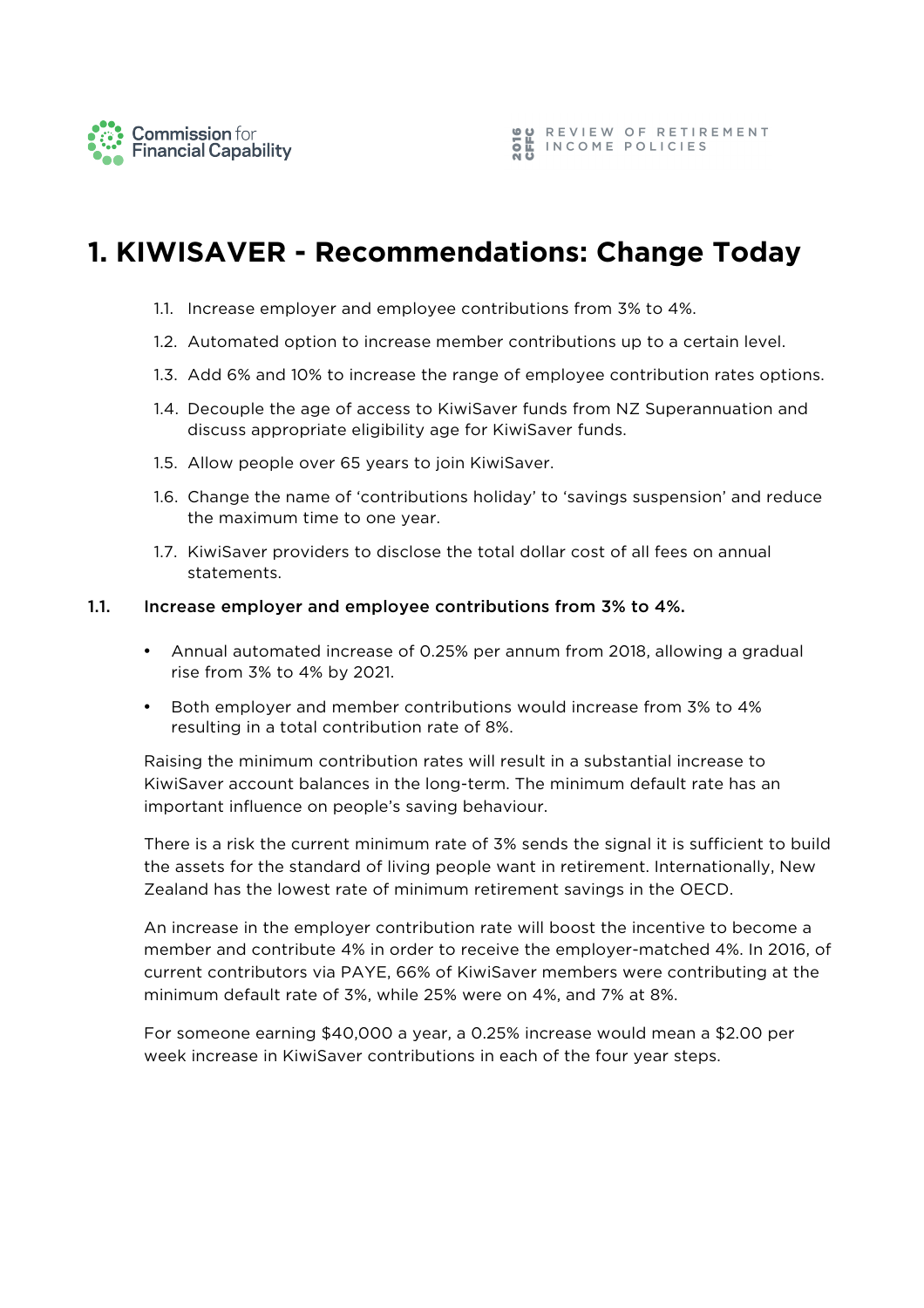

#### Effect of 3% to 4% increase.

A 20-year-old earning \$40,000 would increase their KiwiSaver balance over their working life by \$82,767 to \$362,142 by contributing at 4%, with a matching employer contribution, rather than at 3%.

A 30-year-old earning \$50,000 would increase their KiwiSaver balance over their working life by \$58,760 to \$255,600 by contributing at 4%, with a matching employer contribution, rather than 3%.

Sorted.org.nz calculator assumptions.

#### 1.2. Automated option to increase member contributions up to a certain level.

- Add an option to allow members to choose an automated annual increase in their contribution rate of 0.25%, 0.5% or 1% up to a capped maximum rate.
- Members will be able to set and step back from KiwiSaver knowing that their contributions and savings will increase over time.

This option provides an easy way to raise savings over time. It will help overcome inertia in setting and forgetting about members' levels of contributions. There are some operational details to address before implementation, along with the process for managing choices.

#### 1.3. Add 6% and 10% to increase the range of employee contribution rate options.

- Adding 6% and 10% provides more choice in member contribution rates.
- This will provide member contribution rate options of 4%, 6%, 8% and 10%.

Adding more contribution rates gives members more flexibility and control over their saving. Many people have said the gap between 4% to 8% was too large. Higher contribution rates will boost long-term savings when people are able to save more than the minimum level.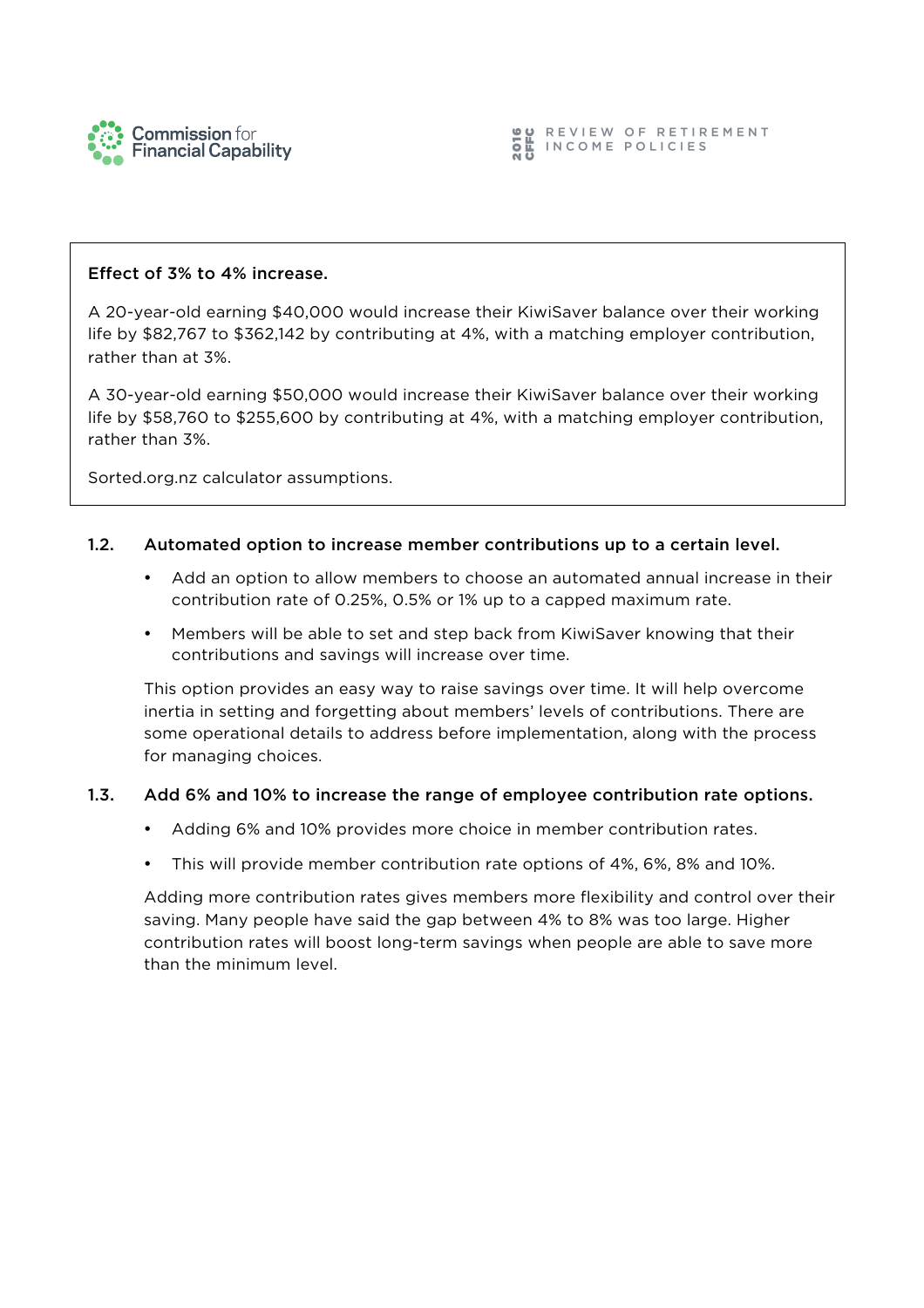

# 1.4. Decouple the age of access to KiwiSaver funds from NZ Superannuation and discuss appropriate eligibility age for KiwiSaver funds.

- Provides a greater sense of ownership and certainty over access to members' KiwiSaver funds by disconnecting from the NZ Superannuation eligibility age.
- Members should have a clear line of sight to when KiwiSaver funds are available and the appropriate age requires further discussion. An earlier age than eligibility for NZ Superannuation provides people with more retirement options.
- In limited circumstances for people with defined physical and intellectual disabilities, earlier access to funds could be provided.

Decoupling the age of access to KiwiSaver from NZ Superannuation provides greater security of access to members' funds in the future. KiwiSaver provides a supplement to NZ Superannuation without being directly connected to it. This would address concern over changing eligibility rules for access to funds and would provide certainty.

There needs to be debate and further discussion over the appropriate age of access to KiwiSaver. In some limited circumstances, for people with defined physical and intellectual disabilities, an earlier access age would enable them to benefit from their savings. An earlier age of access would provide members more options for retirement, particularly if the age of eligibility for NZ Superannuation increases in the future.

#### 1.5. Allow people over 65 years to join KiwiSaver.

- This would provide access to a lower-cost managed fund for those who have not previously joined.
- Those joining over age 65 would not be eligible for Member Tax Credits, as at present, while New Zealand Superannuation eligibility remains at 65.
- There is no need to require a five-year lock-in period as members joining over 65 are not eligible for any government contributions.

This move would remove a current policy inequity, provide another investment option for those over 65, and would allow employers to voluntarily make contributions for all employees over 65. There is no apparent reason for those over 65 not being able to join.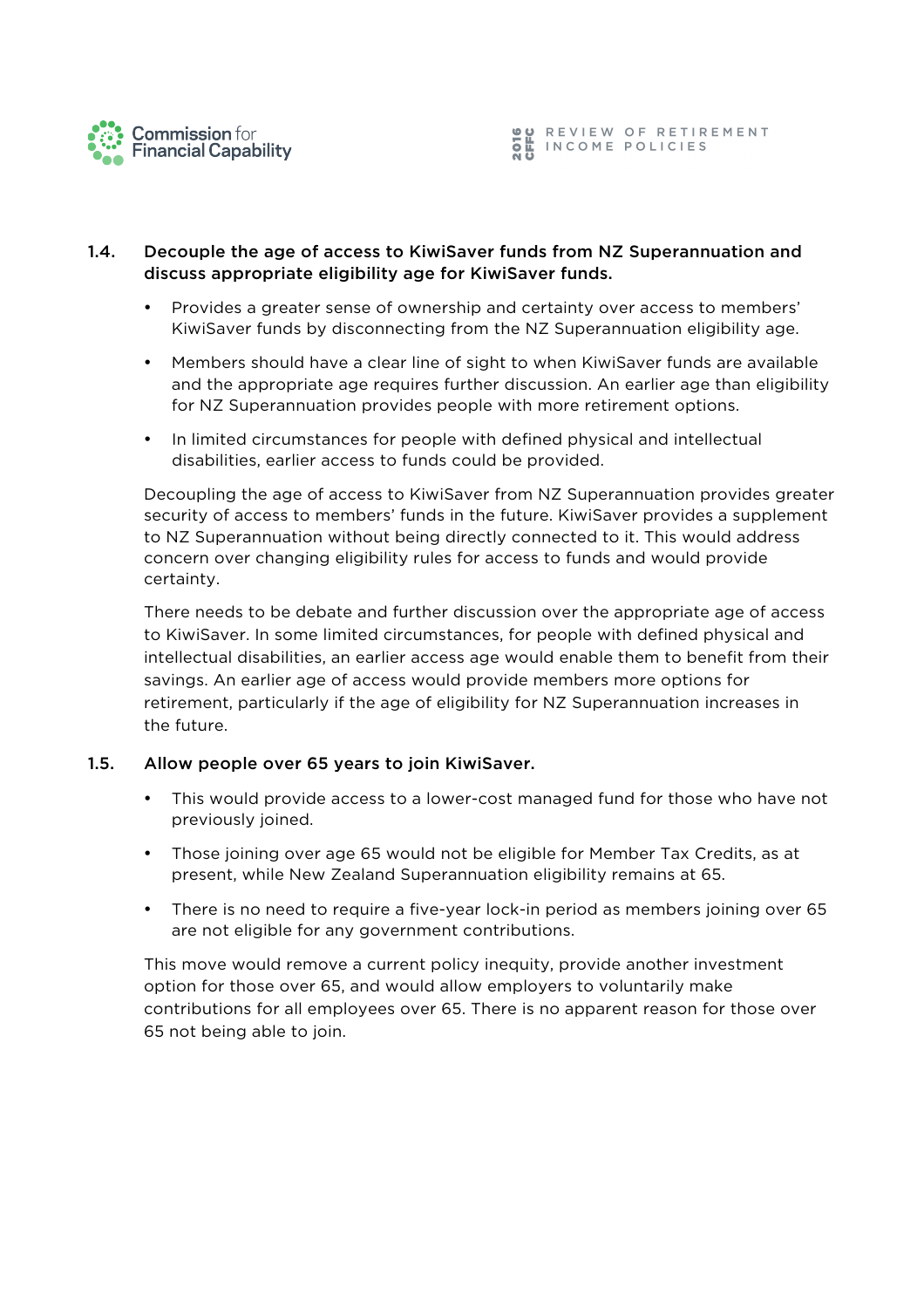

**OU REVIEW OF RETIREMENT<br>OL INCOME POLICIES**<br>NU

# 1.6. Change the name of 'contributions holiday' to 'savings suspension' and reduce the maximum time to one year.

- The maximum period allowable to stop contributions to be one year, reduced from the current five years.
- Members' contributions will automatically resume after one year, unless members have renewed another one-year opt-out.

Stopping contributions for five years has a significant impact and disrupts long-term savings. For many people five years is likely to be longer than necessary and a oneyear renewal provides a prompt to reconsider their position and contributions annually.

As at June 2016, 127,360 KiwiSavers were on a contribution holiday and 84% of these were for five years, which is the default period unless another time is specified. The proposed name change removes the positive connection with a holiday and better reflects what occurs. The reduced period would continue to be administered the same way as presently and allow an unlimited number of renewals.

# 1.7. KiwiSaver providers to disclose the total dollar cost of all fees on annual statements.

- The total dollar cost of all fees paid each year by a member to be disclosed on their annual statement.
- This would be the total of all administration and management costs, including any underlying management or performance fees.

There are a variety of approaches by providers to the disclosure of fees for KiwiSaver funds. Some already provide a dollar fee, which is easier for most people to understand than percentages or basis points. Disclosing fees in dollars would improve transparency and trust.

Policy work has already begun on regulations requiring schemes to provide members with actual fees paid in dollar terms, along with additional important information such as the projected future balance. This will also enable easier comparison between different schemes and promote competition.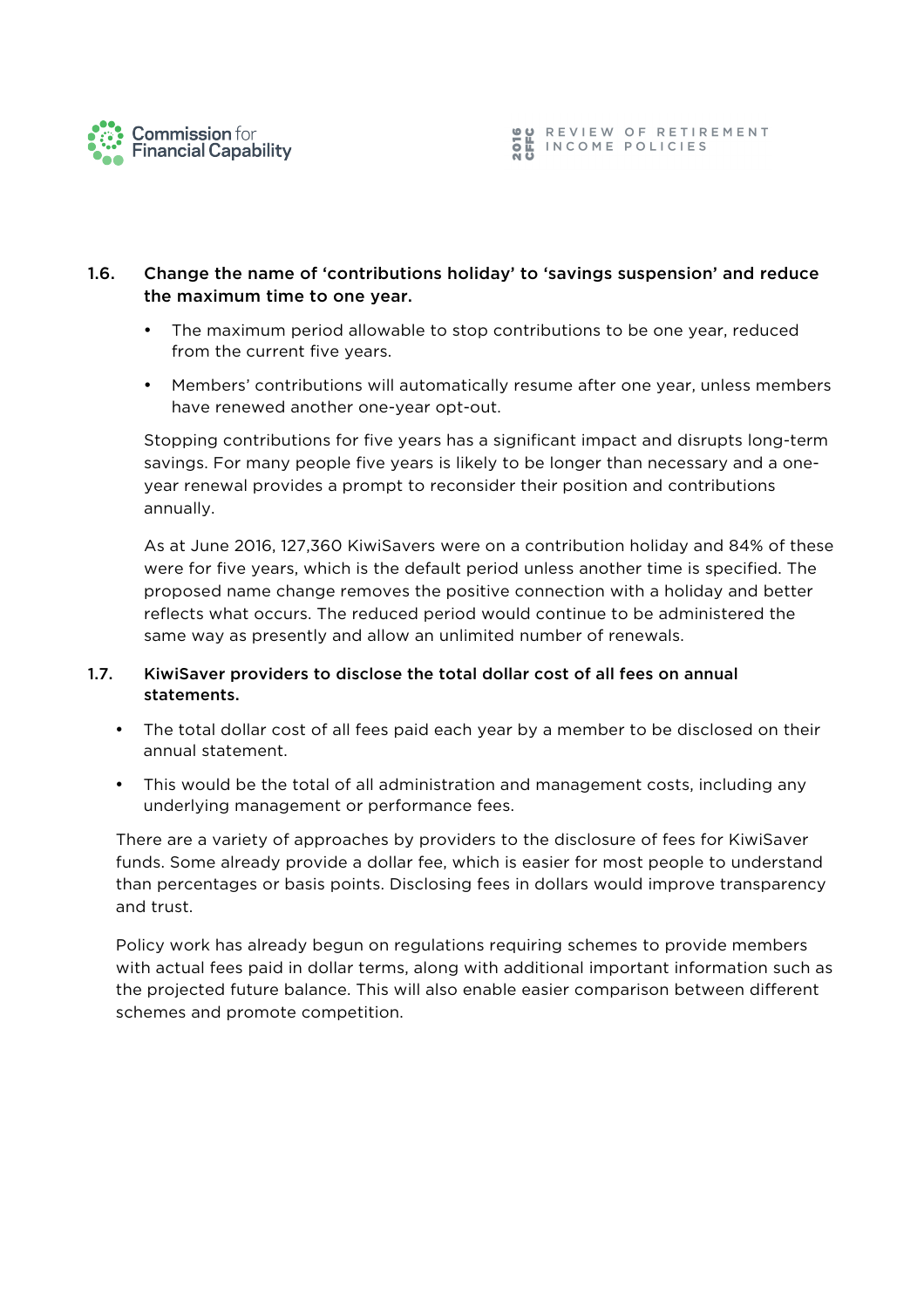

# **1. KIWISAVER - Recommendations: Change Tomorrow**

More work required on:

- 1.8. Non-contributing members and Member Tax Credits.
- 1.9. Increasing the coverage of KiwiSaver.

#### In the future:

- 1.10. Align KiwiSaver participation information and data reporting.
- 1.11. Membership of more than one KiwiSaver scheme.
- 1.12. Default funds.
- 1.13. Decumulation options.
- 1.14. Total remuneration approach disincentive.

#### *More work required on*

#### 1.8. Non-contributing members and Member Tax Credits.

About 1.1 million of 2.3 million eligible KiwiSaver members did not receive their full member tax credits because they did not contribute up to \$1,043 in the past year. 580,000 members made no contribution at all during the past year.

More work is required to understand the reasons why people are not contributing when the government provides a 50-cent credit for every dollar members contributed up to \$1,043. While affordability is recognised as a key reason, it is not fully clear why such a large number have made no contribution at all.

In the year to June 2016 the government contributed \$640 million by way of KiwiSaver member tax credits. This was a 10% increase on the previous year and a 40% increase over the past three years. More policy work is also required on whether this crown contribution could be better targeted to provide more incentive for people on lower incomes to contribute.

As part of the work on member tax credits the name should be considered as it is generally not well understood. 'Government contribution' or 'KiwiSaver credit' are possible alternatives.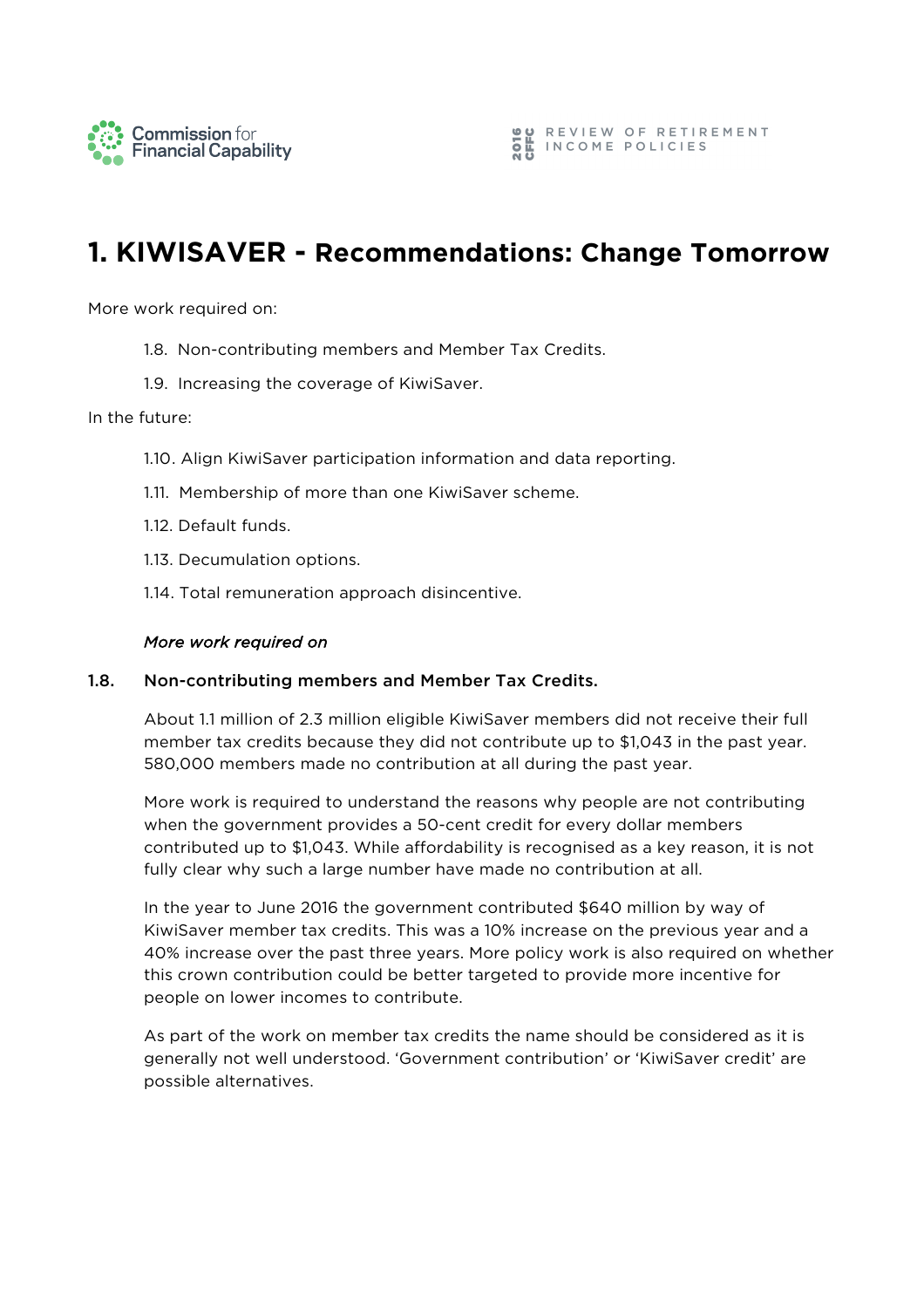



#### 1.9. Increasing the coverage of KiwiSaver.

KiwiSaver auto-enrolment has achieved a coverage rate of around 75% of the working age population. This success has been largely built on auto enrolment for those starting new jobs via the PAYE system. Those who are self-employed and contractors are two groups of people outside the workplace-based system.

Inland Revenue work on new payment methods for provisional tax for self-employed may provide an easier way to make KiwiSaver contributions. More work is required on options to further extend the coverage and benefit of KiwiSaver to these groups and others who are not in work.

Work undertaken by the Commission has revealed a number of factors related to those who are not KiwiSaver members. They are more likely to be over 50 years of age and live in provincial areas than active KiwiSaver members. Not being in work or being able to afford contributions to KiwiSaver were key reasons for not joining KiwiSaver, along with changes to government contributions and distrust of changes to the scheme.

## *In the future*

#### 1.10. Align KiwiSaver participation information and data reporting.

The two primary data sources on KiwiSaver are the Financial Markets Authority (FMA) and Inland Revenue (IR). Both agencies have specific statutory and regulatory requirements to report KiwiSaver information. An identified issue is a difference in reporting years, with FMA reporting on the year ended March and IR reporting to the year ending in June. A simple fix could be aligning the reporting periods in regulation to the KiwiSaver year ended June, rather than the tax year ending in March. This alignment would enable same year comparisons of data.

The definition of a non-contributing member also varies. It is proposed the definition of a non-contributing member is 'not having made a contribution in one year'.

The Commission welcomes the addition of reporting by Inland Revenue of KiwiSaver membership by region. This provides a picture of the national coverage of KiwiSaver.

Ethnicity of KiwiSaver members is not recorded. While this gap has been identified previously there does not appear to be any simple mechanism to address this issue. KiwiSaver providers do not usually collect this information and there is no requirement for them to report on the ethnicity of KiwiSaver members.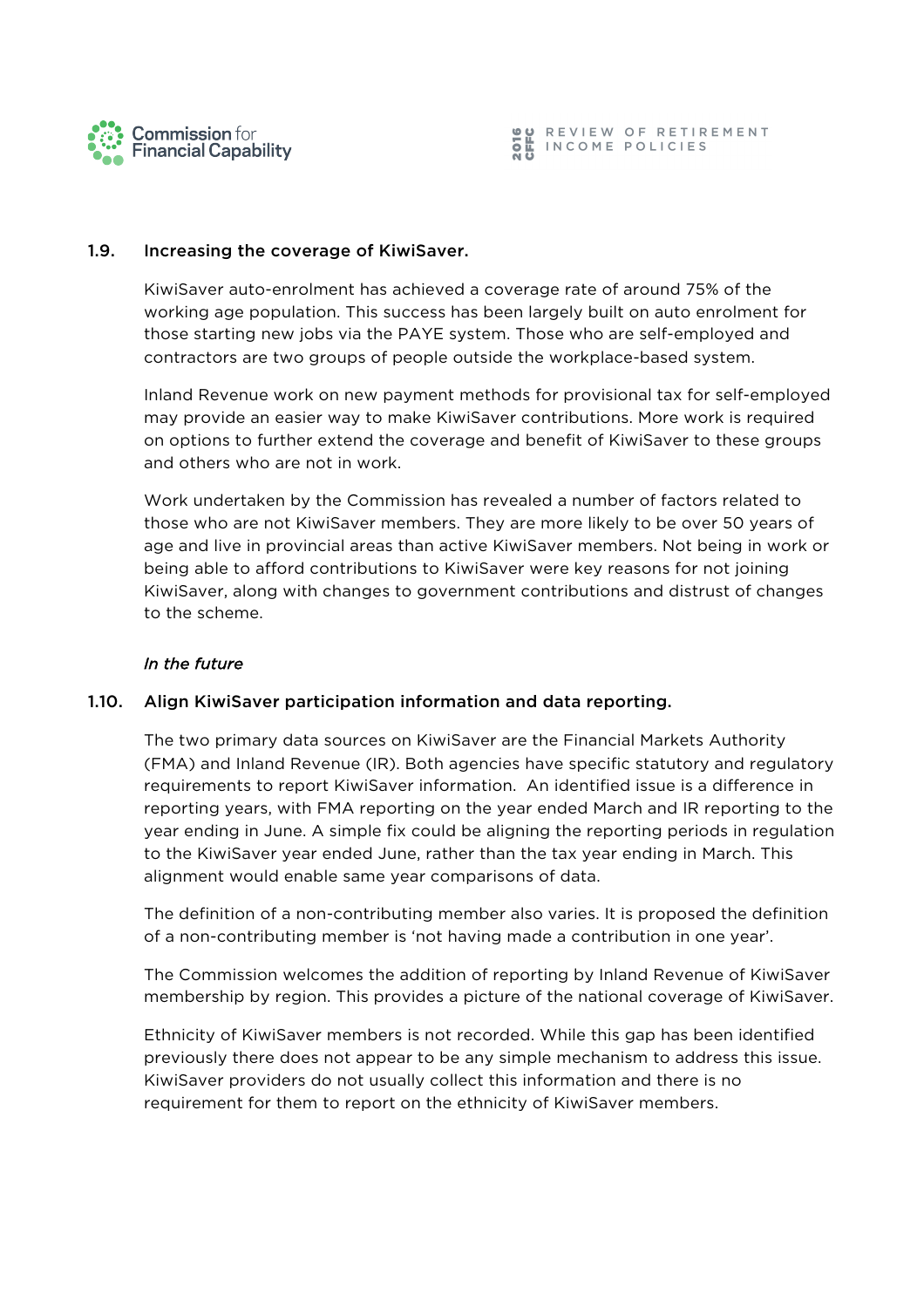

#### 1.11. Membership of more than one KiwiSaver scheme.

Terms of reference for the review asked the Commission to consider the policy setting which allows membership of only one KiwiSaver scheme. It is difficult to assess whether this limitation has impacted on KiwiSaver membership. However, among non-KiwiSaver members surveyed by the Commission it was not raised as a reason for not joining.

There are a number issues that allowing membership of multiple schemes would raise. It would increase the complexity of KiwiSaver administratively for providers, employers and members. There would be complications as to which scheme contributions from employers and members were directed. It would also mean that members have to track multiple schemes to keep across changes to their total balance. The ability to be a member of multiple schemes in Australia has contributed to a large number of 'lost accounts'. Multiple administrative fees would also apply.

Membership of more than one scheme would not reduce provider risk. This is because funds are invested in underlying assets and not connected to the financial strength of KiwiSaver providers. In addition, Trustees oversee investment allocations and hold client funds. Diversification of assets to spread risk depends on the type of fund and asset classes, which are subject to different market price factors.

A potential benefit of membership of more than one scheme could be from the diversification of management style and assets. Splitting KiwiSaver funds between different fund types can spread risks over asset classes and allocations. A few KiwiSaver providers offer funds from other providers through a fund-of-funds investment option. This approach may appeal to more sophisticated investors with larger balances who want greater investment fund choices.

At this point in the growth of KiwiSaver the Commission does not view membership of multiple schemes as a priority. KiwiSaver providers are innovating and providing greater variety and flexibility in fund allocations and options to invest in other providers' funds.

# 1.12. Default funds.

Nine default scheme providers were appointed for a seven-year term in 2014.These appointments were made with the expectation that communication and financial capability information would be provided to default members to enable them to make active decisions on their fund choice. The first year of reporting to the FMA has shown variable results, with default funds reporting between 1% and 22% of members making active decisions. The expectation is that these results would improve with more effort directed to supporting informed active decision-making.